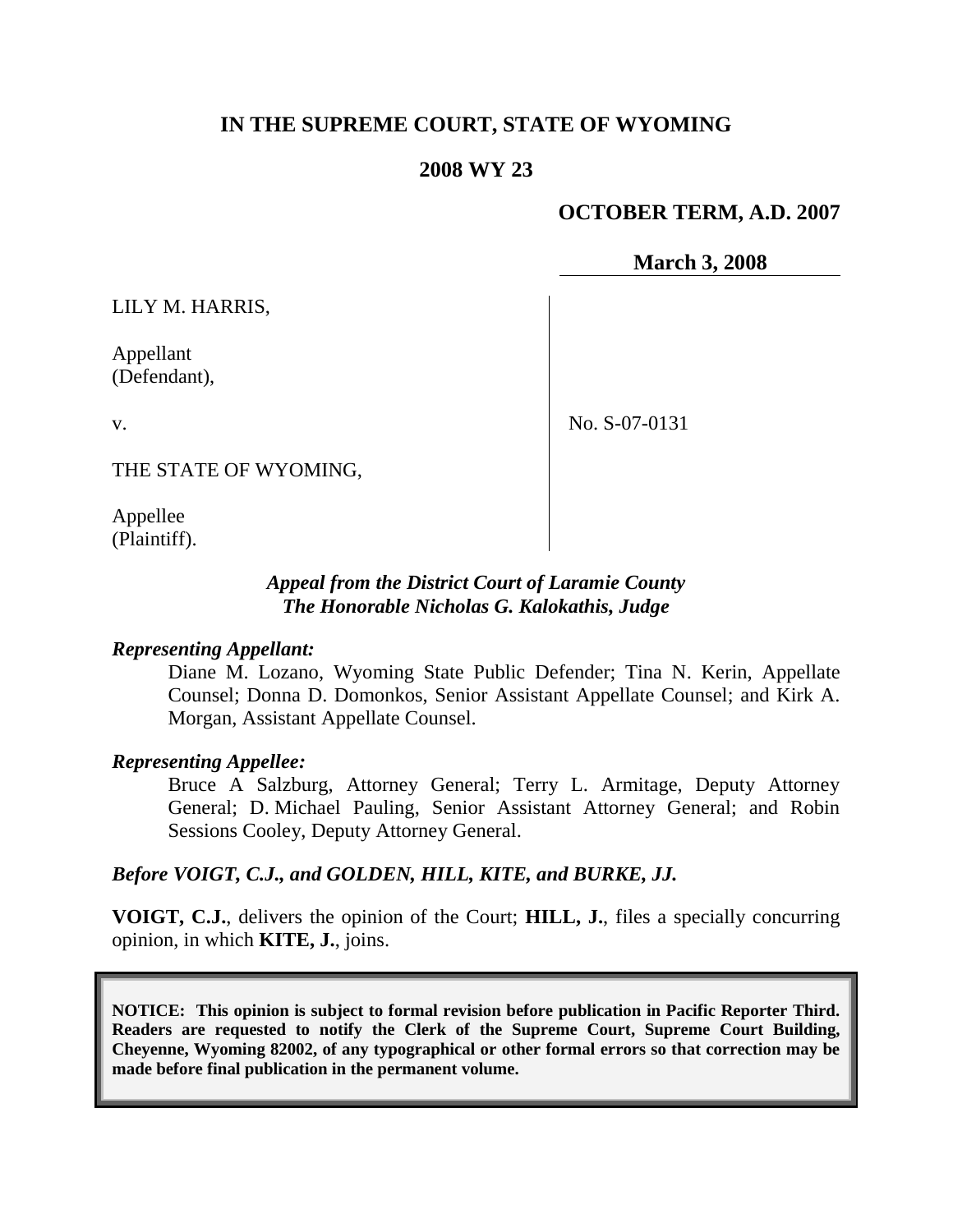### **VOIGT, Chief Justice.**

[¶1] The appellant appeals from her burglary conviction, raising issues concerning the admission of uncharged misconduct evidence and prosecutorial misconduct. Finding no error, we affirm.

### **ISSUES**

[¶2] 1. Whether the district court abused its discretion by admitting uncharged misconduct evidence?

2. Whether prosecutorial misconduct occurred when the prosecutor misstated the evidence in the State"s proffer of the uncharged misconduct evidence?

3. Whether prosecutorial misconduct occurred when the prosecutor argued in rebuttal that the jury should ignore the State"s burden of proof and should not penalize the community if the State had not met its burden of proof?

## **FACTS**

[¶3] The appellant was employed by Goodwill Industries, Inc., in Cheyenne, Wyoming. While working one evening, she set aside a number of clothing items for her own purchase. A later review of video surveillance showed that the appellant did not pay for all the items that she took. She was confronted by her supervisor on February 22, 2006, and her employment was terminated. Her response was, "I"ll get you for this, you bitch."

[¶4] The Goodwill store was burglarized on the night of May 1, 2006. Items taken included a safe, two pairs of roller blades, two or three bicycle helmets, two Apple i-pod accessories, one or two Remington razors, and a cell phone. Goodwill employees who viewed the surveillance video of the burglary identified the appellant as the burglar. The appellant was charged with burglary and convicted by a jury. Her sentence of three to five years incarceration was suspended and she was placed on probation for four years.

## **DISCUSSION**

## *Whether the district court abused its discretion by admitting uncharged misconduct evidence?*

[¶5] We review a district court"s rulings on the admissibility of evidence, including uncharged misconduct evidence, for an abuse of discretion, and we will not reverse absent a clear abuse of such discretion. *Bromley v. State*, 2007 WY 20, ¶ 8, 150 P.3d 1202, 1206 (Wyo. 2007). "A trial court abuses its discretion when it could not have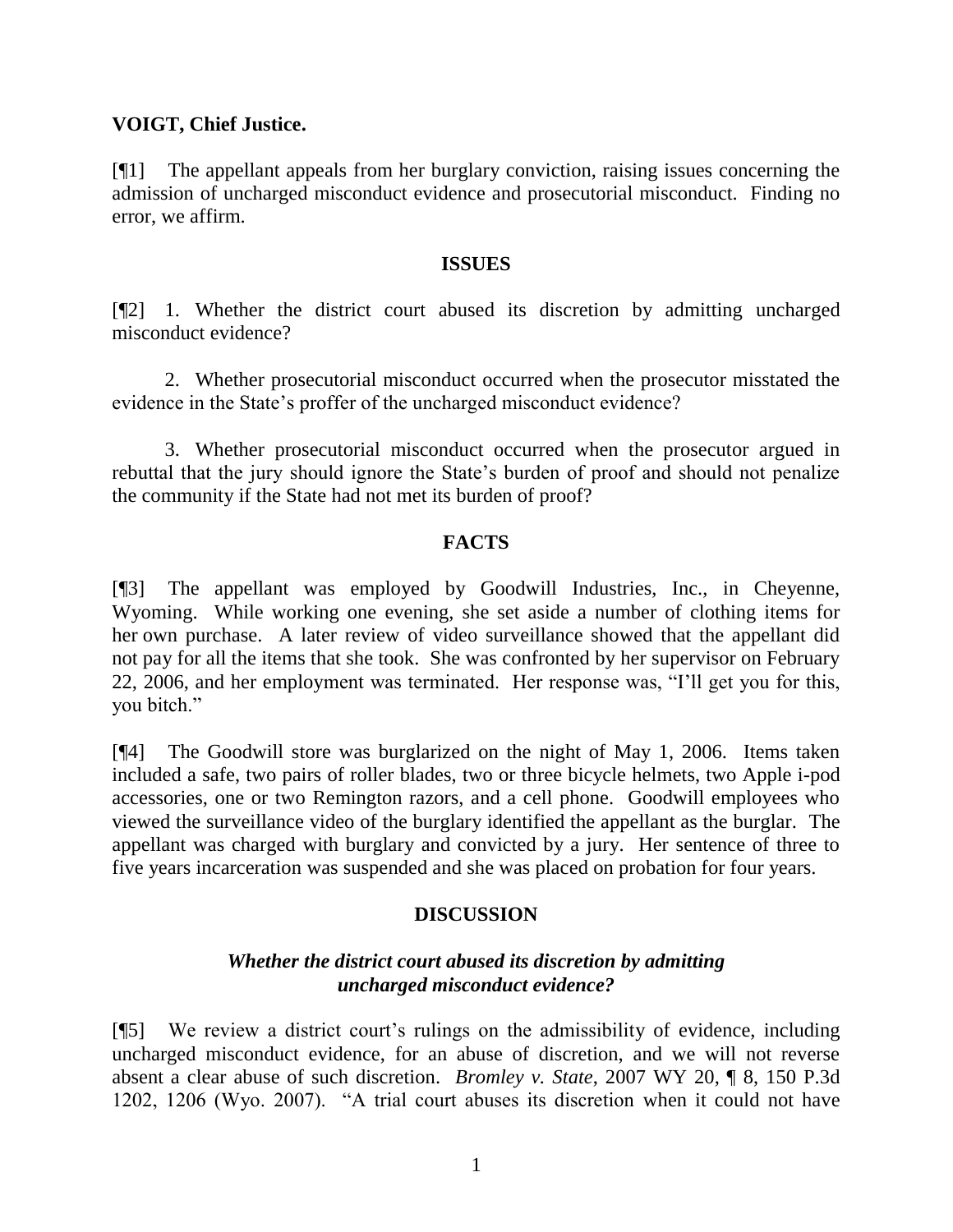reasonably concluded as it did." *Id*. at ¶ 8, at 1206-1207. The admissibility of uncharged misconduct evidence is governed by W.R.E. 404(b):

> Evidence of other crimes, wrongs, or acts is not admissible to prove the character of a person in order to show that he acted in conformity therewith. It may, however, be admissible for other purposes, such as proof of motive, opportunity, intent, preparation, plan, knowledge, identity, or absence of mistake or accident.

[¶6] The district court is to determine the admission of proferred evidence under this rule by applying the following test:

> [B]ecause uncharged misconduct evidence carries an inherent danger for prejudice, we have also adopted a mandatory procedure for testing its admissibility: (1) the evidence must be offered for a proper purpose; (2) the evidence must be relevant; (3) the probative value of the evidence must not be substantially outweighed by its potential for unfair prejudice; and (4) upon request, the trial court must instruct the jury that the similar acts evidence is to be considered only for the proper purpose for which it was admitted.

*Gleason v. State*, 2002 WY 161, ¶ 18, 57 P.3d 332, 340 (Wyo. 2002). "Admissibility under W.R.E. 404(b) is not limited to the purposes set forth in the rule, and we have adopted a liberal approach toward admitting uncharged misconduct evidence." *Id.*

[¶7] Prior to trial, the State filed a Notice of State"s Intent to Introduce Evidence That May Be Considered 404(B) Evidence. The identified evidence was (1) the appellant had been terminated from employment with Goodwill for suspected theft; (2) at the time of her termination from employment, the appellant had threatened retaliation; and (3) as seen in the surveillance video of the burglary, the coat being worn by the burglar appeared to be identical to a coat allegedly stolen by the appellant at the time she was terminated. The State justified admission of this evidence as proof of *res gestae*, knowledge of the layout of the store, motive, and identity.

[¶8] The district court appropriately conducted a pre-trial hearing to determine whether the State"s uncharged misconduct evidence would be admitted. In doing so, the court required the State to analyze in detail its proferred evidence under the *Gleason* factors set forth above (*see supra*  $\P$  6), and it allowed the appellant's counsel to challenge each of those factors. In the end, the court declared the evidence admissible, finding it relevant to prove both motive and identity. The court did, however, limit the extent to which the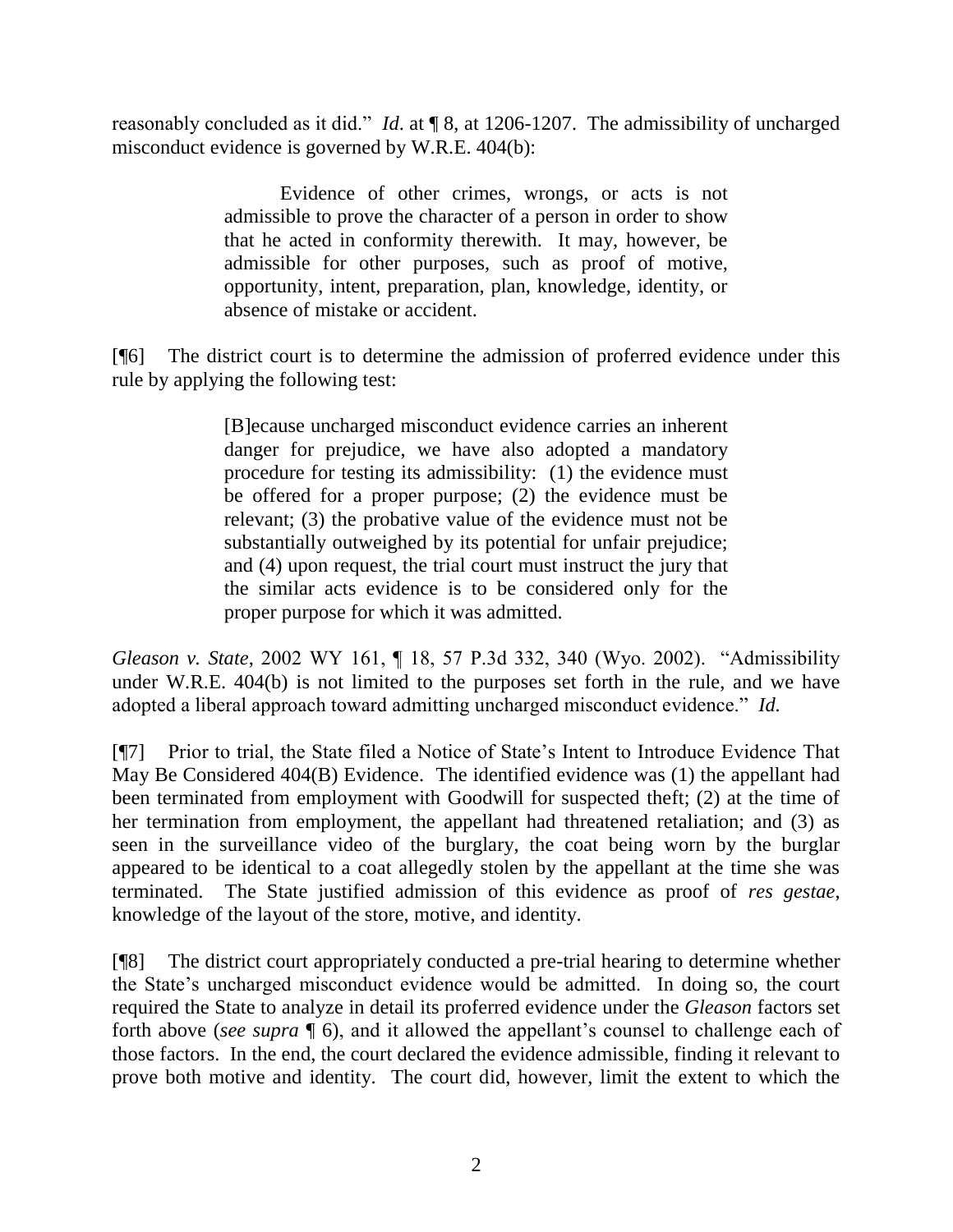State could characterize the appellant's conduct at the time of her termination as being a theft.

[¶9] In her appellate brief, the appellant contends, first, that evidence of prior criminal acts is more likely than any other evidence to be unfairly prejudicial to a defendant. *See Williams v. State*, 2004 WY 117, ¶ 8, 99 P.3d 432, 436 (Wyo. 2004). Second, the appellant alleges that the evidence admitted was not the same as the evidence proferred. Specifically, the appellant notes that only one of the State"s witnesses identified the appellant as being the burglar in part by describing the burglar"s coat as being identical to the one allegedly stolen when the appellant was terminated. Other Goodwill employee witnesses identified the person in the surveillance video as being the appellant by recognizing her hair style, her stocking cap, her clothing, and her boots, and by recognizing the coat as one she customarily wore, rather than the one allegedly stolen.

[¶10] We cannot agree that the district court abused its discretion in admitting this uncharged misconduct evidence. The court performed an exhaustive pre-trial analysis of the evidence, applied the appropriate test, limited its admissibility to prove particular matters, and limited the extent to which the State could emphasize the alleged theft underlying the termination. Under the particular facts of this case, the alleged theft of the coat, the resultant termination, and the alleged threat of retaliation, were especially probative of motive and identity, and the district court reasonably could have concluded that the evidence was more probative than prejudicial.<sup>1</sup> Furthermore, the district court gave the jury the following limiting instruction in regard to the evidence:

> THE COURT: Before we go there, counsel, I need to give the jury a limiting instruction. Now, you"ve heard some testimony about the facts and circumstances surrounding the firing of the defendant, Lily Harris. In regard to that testimony I need to advise you it has a very limited purpose. You cannot use that to prove the character of the defendant. The State isn't trying to get that in for that purpose, or that the defendant acted in conformity with that.

> It is admissible only for a very limited purpose, that is to show the motive at the time of this claimed burglary, that there might be a motive involved for burglarizing this business. It can only be used for that purpose. Now, whether or not you believe that this evidence shows that such a motive was proven is for you solely to determine. That is your call to determine whether or not this evidence of firing and

 $1$  Any prejudice inherent in this evidence was also lessened by the fact that several testifying Goodwill employee witnesses specifically recognized and identified the appellant as the burglar.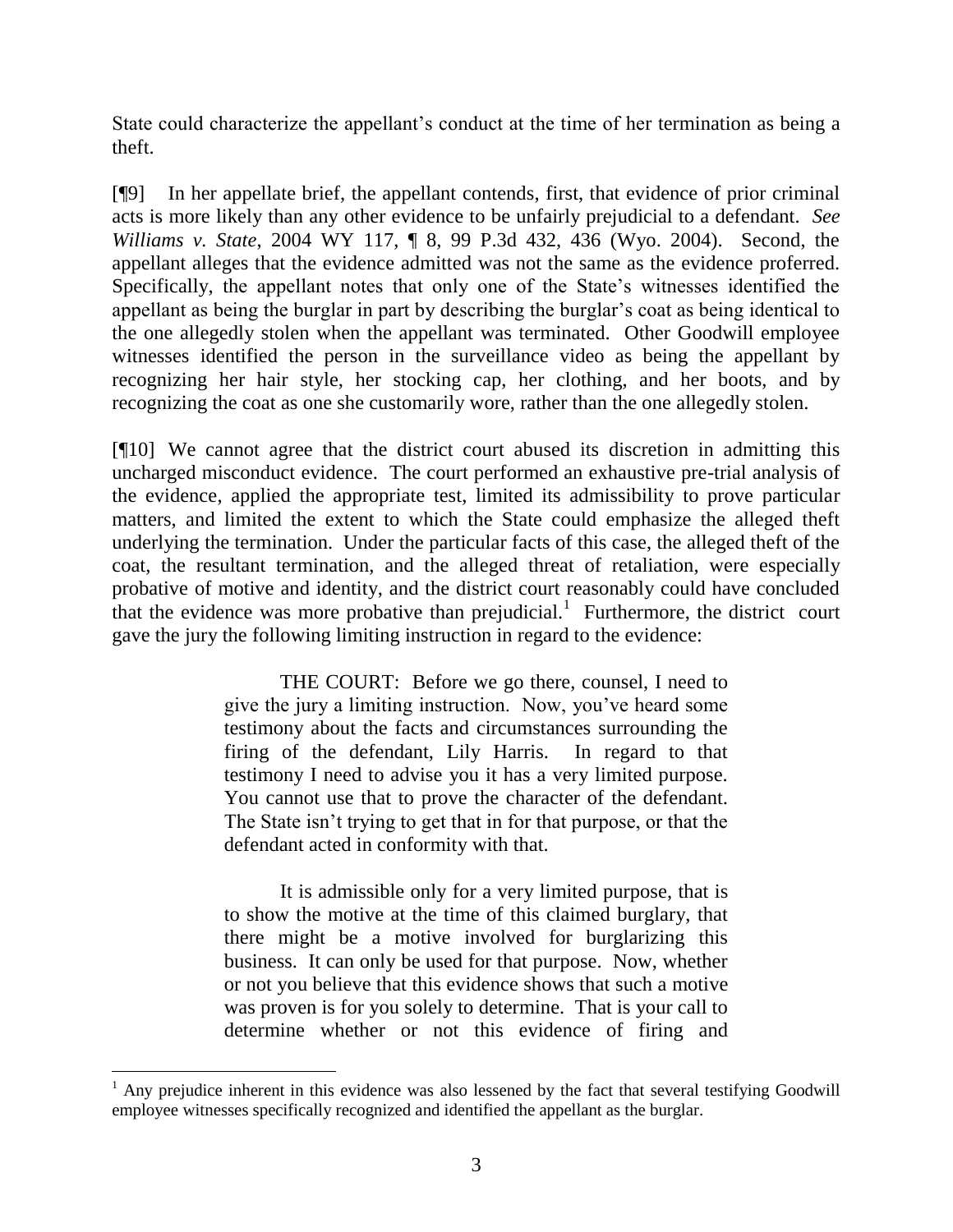circumstances surrounding it points to motive for this claimed burglary. Thank you.

Clearly, this instruction limited the jury"s permissible use of the evidence even beyond the court's pretrial order. As instructed, the jury could only consider the evidence to such extent that it might prove that the appellant had a motive to burglarize the Goodwill store. This may be a distinction without a difference, however, inasmuch as proof of motive generally is intended to prove identity. *Mitchell v. State*, 865 P.2d 591, 596 (Wyo. 1993). In any event, the jury was given this limiting instruction, as required by *Gleason*, and we presume that juries follow the court"s instructions. *Brown v. State*, 953 P.2d 1170, 1177 (Wyo. 1998); *Ramirez v. State*, 739 P.2d 1214, 1220 (Wyo. 1987).

## *Whether prosecutorial misconduct occurred when the prosecutor misstated the evidence in the State's proffer of the uncharged misconduct evidence?*

[¶11] This allegation is a follow-up to the prior allegation. The appellant contends that the prosecutor misled the district court during the motion hearing by proffering that the uncharged misconduct evidence would help identify the appellant as the burglar by showing that the burglar was wearing the coat allegedly taken by the appellant when she was fired. The appellant finds this proffer to have been misleading and, therefore, prosecutorial misconduct, because as it turned out at trial, only one of the State"s witnesses identified the appellant as the burglar based upon that coat.

[¶12] Where there has been an objection at trial, we review claims of prosecutorial misconduct under a harmless error standard. *Condra v. State*, 2004 WY 131, ¶ 7, 100 P.3d 386, 389 (Wyo. 2004). Both W.R.Cr.P. 52(a) and W.R.A.P. 9.04 provide that "[a]ny error, defect, irregularity or variance which does not affect substantial rights shall be disregarded[.]" Where there has not been an objection at trial, we review claims of prosecutorial misconduct under a plain error standard. *Id*., 2004 WY 131, ¶ 6, 100 P.3d at 389. Fundamentally, both W.R.Cr.P. 52(b) and W.R.A.P. 9.05 simply allow errors that affect substantial rights to be raised on appeal, even though not raised below. Under either standard,

> [a]n error is harmful if there is a reasonable possibility that the verdict might have been more favorable to the defendant if the error had never occurred. To demonstrate harmful error, the defendant must show prejudice under "circumstances which manifest inherent unfairness and injustice or conduct which offends the public sense of fair play."

*Id*., 2004 WY 131, ¶ 7, 100 P.3d at 389, quoting *Dysthe v. State*, 2003 WY 20, ¶ 10, 63 P.3d 875, 881 (Wyo. 2003). To obtain plain error review, the appellant must show (1)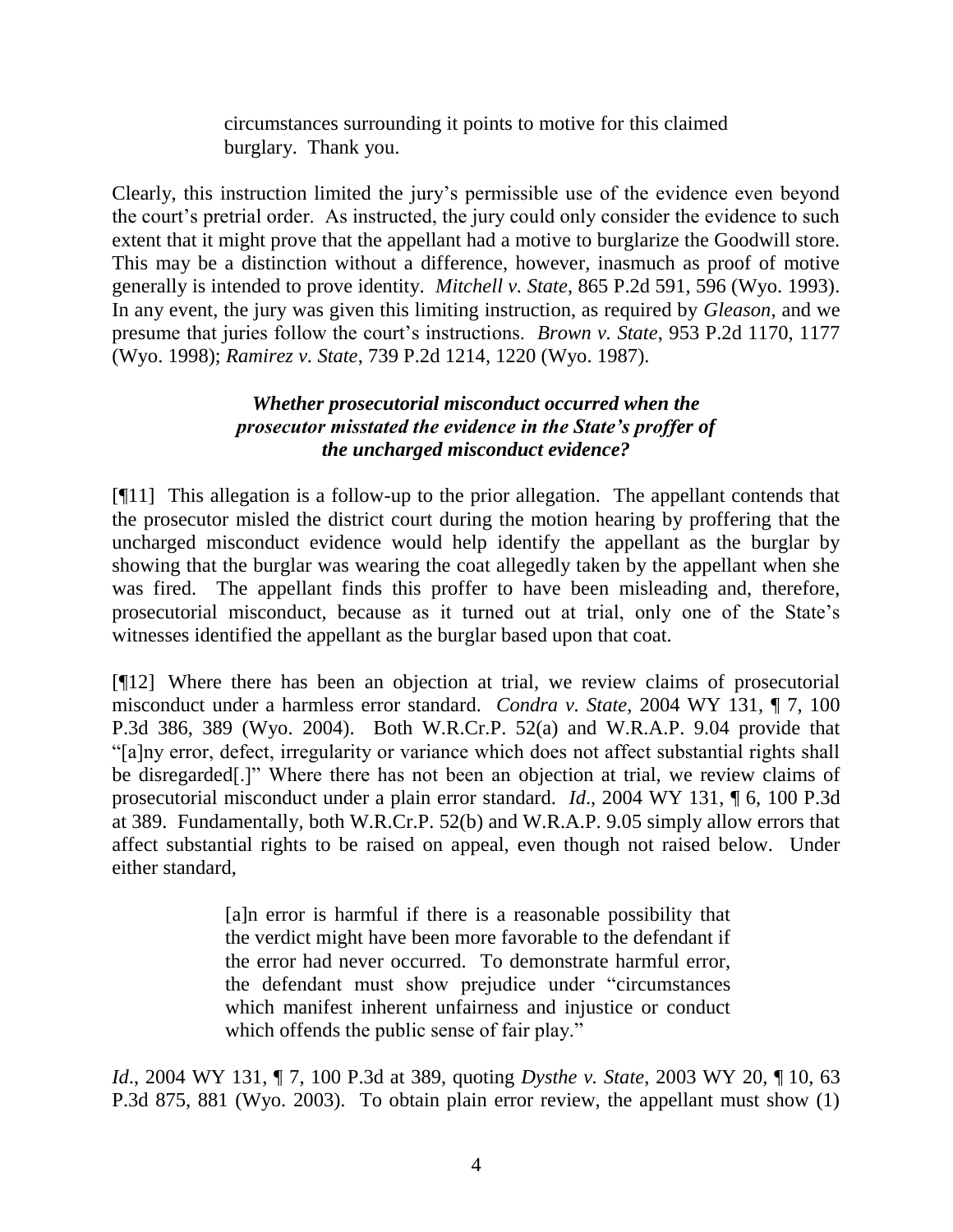the record is clear as to the alleged error; (2) a clear and unequivocal rule of law was transgressed; and (3) the appellant suffered material prejudice to a substantial right. *Id*., 2004 WY 131, ¶ 6, 100 P.3d at 389.

[¶13] The appellant did not object at trial on the ground that the testimony did not match the proffer, so we review this issue under the plain error standard. While we may be able to say that the record is clear as to the alleged misconduct, we do so only because there are transcripts of both the motion hearing and the trial, allowing comparison of the proffer and the actual testimony. We cannot say, however, that the appellant has proven the transgression of a clear and unequivocal rule of law. The State's proffer was repeatedly interrupted by specific questions from the district court, which questions, in turn, led the prosecutor to attempt to limit the proffer to meet the court"s concerns. The gist of the proffer that evolved was that evidence of the uncharged misconduct—the alleged theft and termination—was probative of both motive and identity. While the trial testimony may have turned out to be less than what the State had expected, there is no indication that the State intentionally misrepresented what the testimony would be. Admittedly, only one of the Goodwill employees identified the appellant as the burglar on the basis of the suspect coat. But the import of all the testimony about the uncharged misconduct was "as advertised"; that is, it all tended to prove that the appellant had the motive to commit the burglary, and it helped to identify her as the burglar. The appellant has failed to prove prosecutorial misconduct in this instance.

## *Whether prosecutorial misconduct occurred when the prosecutor argued in rebuttal that the jury should ignore the State's burden of proof and should not penalize the community if the State had not met its burden of proof?*

[¶14] Our standard of review for claims of prosecutorial misconduct in closing argument is well established:

> In reviewing a claim of prosecutorial misconduct in closing argument, the court looks at the entire record to determine whether the defendant's case was so prejudiced by the improper comments as to result in the denial of a fair trial. *Capshaw v. State*, 10 P.3d 560, 567 (Wyo. 2000); *Metzger v. State*, 4 P.3d 901, 910 (Wyo. 2000). The challenged comments are judged in the context of the prosecutor's entire argument, considering the context of the statements and comparing them with the evidence produced at the trial. *Helm v. State*, 1 P.3d 635, 639 (Wyo. 2000).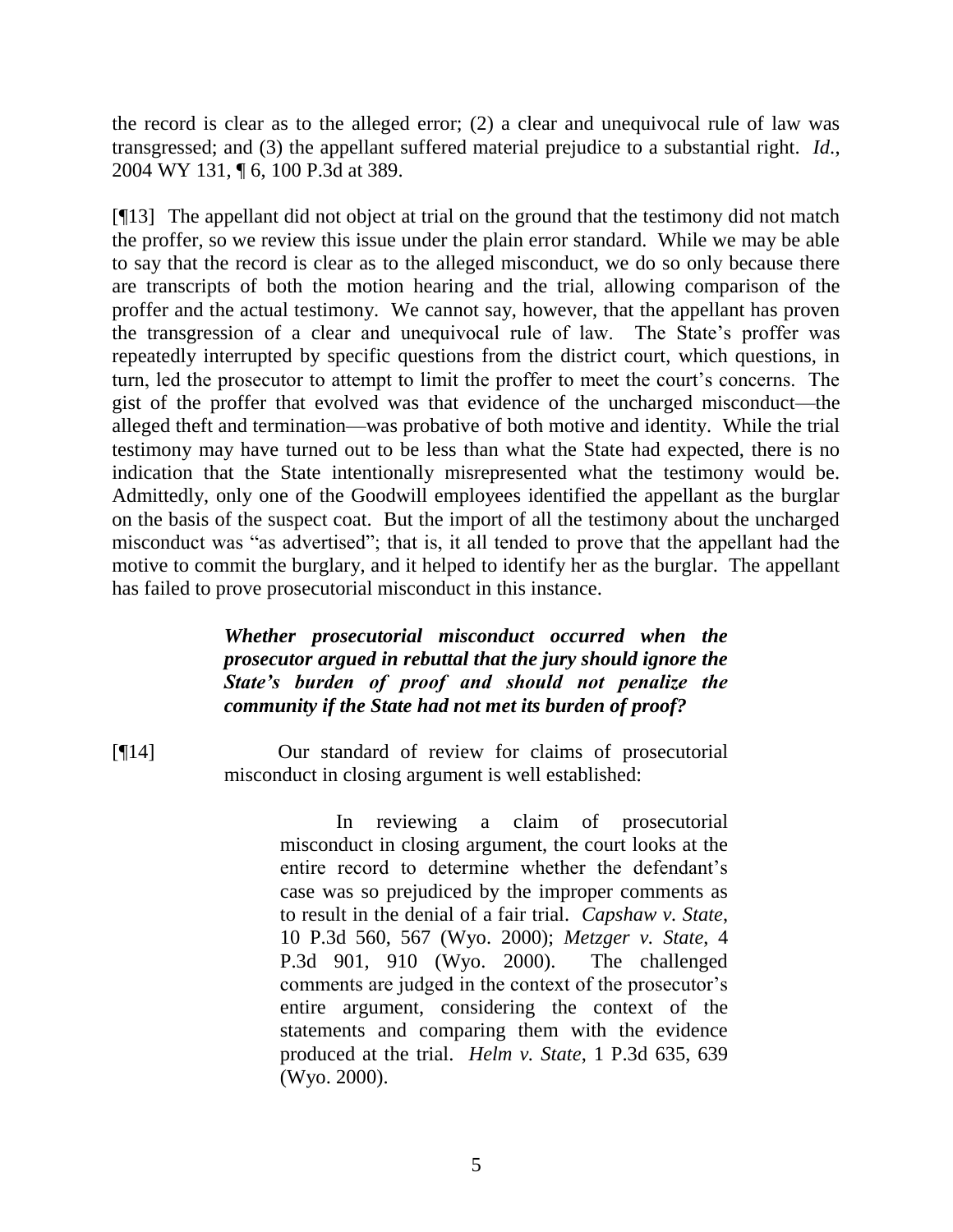. . . When an objection is launched to a statement made in closing argument, we defer to the trial court"s ruling in the absence of a clear or patent abuse of discretion. *Gayler v. State*, 957 P.2d 855, 860 (Wyo. 1998). Even then, reversal is not warranted unless a reasonable probability exists, absent the error, that the appellant may have enjoyed a more favorable verdict. *Gayler*, [957 P.2d] at 860. *See also Metzger*, 4 P.3d at 910. . . .

[When the defendant did not object at trial], we review his claims by applying the plain error standard. *Lane v. State*, 12 P.3d 1057, 1064 (Wyo. 2000). To demonstrate plain error, [the appellant] "must show that the record clearly shows an error that transgressed a clear and unequivocal rule of law which adversely affected a substantial right." *Taylor v. State*, 2001 WY 13, ¶ 16, 17 P.3d 715, [721] (Wyo. 2001). Reversal of a conviction on the basis of prosecutorial misconduct, which was not challenged in the trial court, is appropriate only when there is "a substantial risk of a miscarriage of justice." *Capshaw*, 10 P.3d at 567 (quoting *Dice v. State*, 825 P.2d 379, 384 (Wyo. 1992)).

*Burton v. State*, 2002 WY 71, ¶¶ 11-13, 46 P.3d 309, 313-14 (Wyo. 2002). There was no trial objection in the instant case, so plain error analysis is appropriate.

*Gleason*, 2002 WY 161, ¶ 35, 57 P.3d at 344-45. "We are reluctant to find plain error in a closing argument "lest the trial court becomes required to control argument because opposing counsel does not object."" *Marshall v. State*, 2005 WY 164, ¶ 14, 125 P.3d 269, 275 (Wyo. 2005) (quoting *Lafond v. State*, 2004 WY 51, ¶ 35, 89 P.3d 324, 336 (Wyo. 2004)).

[¶15] The appellant did not object at trial to the State"s rebuttal closing argument. On appeal, however, she contends that the following passage from that argument (1) diluted the State"s burden of proof; (2) argued facts not in evidence; (3) was not based on reasonable inferences from the evidence; (4) presented a community protection or community outrage argument; and (5) sought conviction for a reason other than the evidence: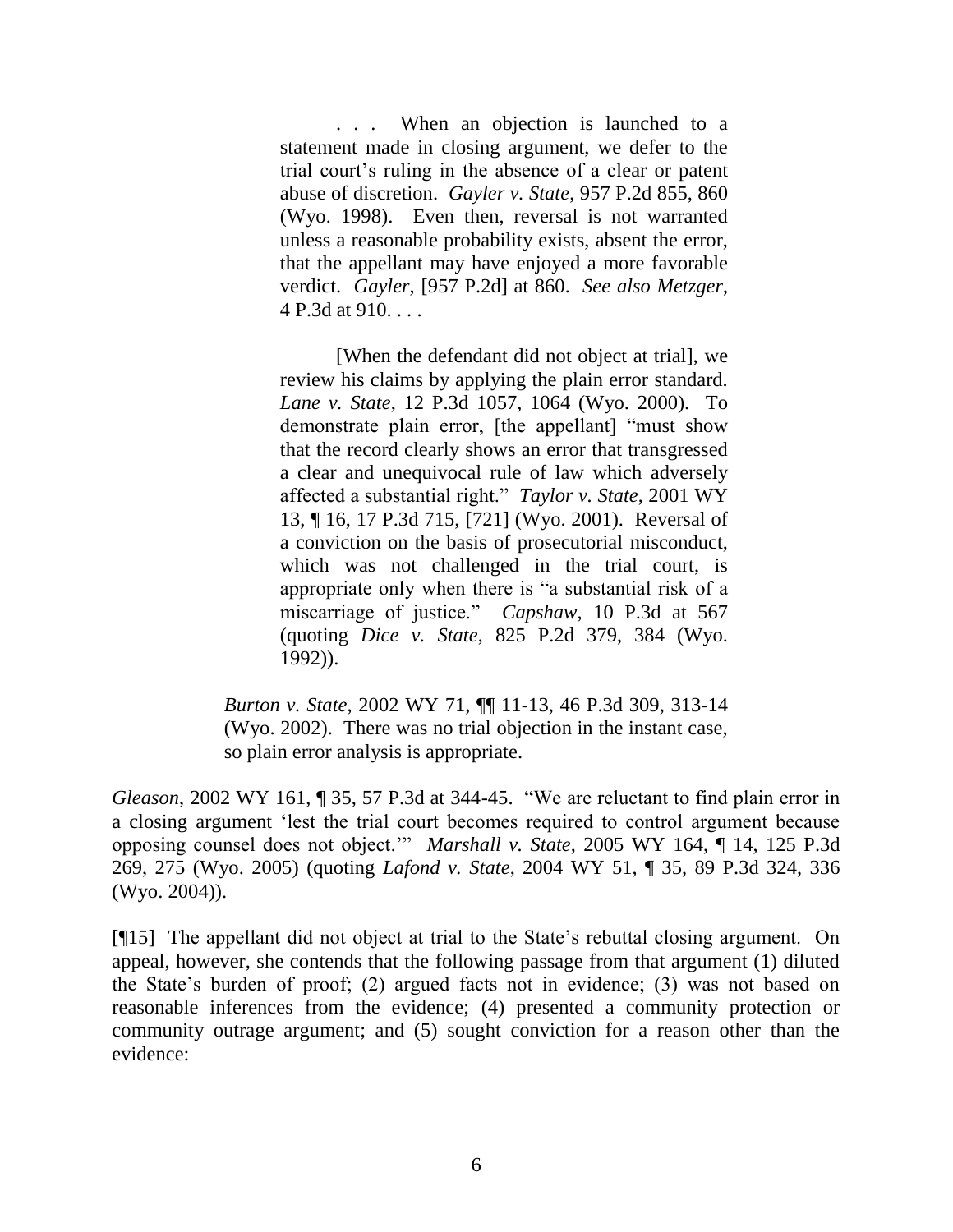Their stories don"t add up, folks, especially in light of common sense. When I was preparing this case I had a discussion with an individual who was a prior juror. She said that in her jury service it was a drug case. The defendant was charged with three counts of selling drugs. I said, Well, did you convict? She said, We convicted on two out of three. I said, Well, what about the third? She said, Well, we knew that he did it. I was like, Why didn"t you convict then? And she said, Well, we just didn"t think that the State did enough or law enforcement did enough. I said, Well, okay.

Folks, don"t penalize the State of Wyoming for what I have or haven't done. Don't penalize the State of Wyoming, don"t penalize this community for what Detective Dafoe has or has not done. I submit to you if you know the defendant did it, then the State has proven the case beyond a reasonable doubt. Look at everything, all of it, what the State did, what Jay said, what the defendant said. I think there"s only one reasonable and logical conclusion. I ask you to use your common sense and to find the defendant guilty of burglary. Thank you all very much.

[¶16] This rebuttal argument is clearly reflected in the record, so the first requirement of plain error analysis has been met. Next, we must ask whether the prosecutor's statements violated a clear and unequivocal rule of law. For purposes of this discussion, we will assume that all five of the appellant"s contentions are based upon what can be considered to be clear and unequivocal rules of law. We cannot assume, however, and we do not find, that the statements clearly violated any of those rules of law.

[ $[17]$ ] The prosecutor's statements can be divided into two parts: (1) a story about a jury that, despite knowing a defendant "did it," acquitted him because the State did not "do enough;" and (2) a plea to this jury not to acquit the appellant, if it "knows" she "did it," just because the jury thinks the prosecutor or the investigator did not "do enough." The appellant's first contention is that these statements "diluted [the] burden of proof." It is, of course, axiomatic that the State bears the burden of proof in a criminal case, and that the prosecutor may not, during argument, attempt to shift that burden to the defendant. *White v. State*, 2003 WY 163, ¶ 24, 80 P.3d 642, 653 (Wyo. 2003); *Lane v. State*, 12 P.3d 1057, 1066 (Wyo. 2000). We do not see that to be the case here. Rather, the essence of the prosecutor's statement was that, if the jury was convinced by the evidence that the appellant was guilty, it should not acquit him on the theory that the State could have presented more evidence.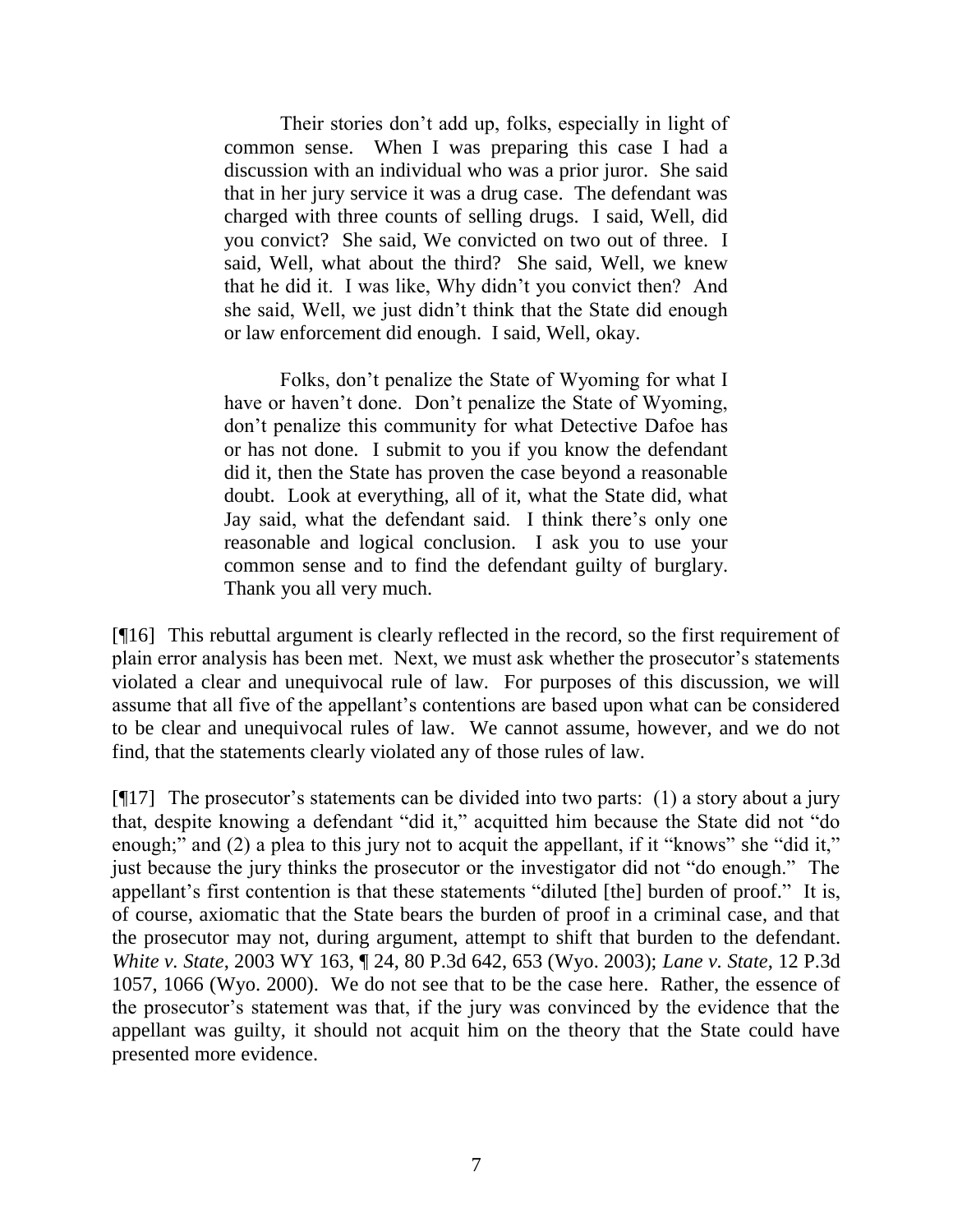[¶18] Furthermore, when this portion of the State"s closing argument is read in the context of the arguments presented by both sides, and in the context of the entire trial, it appears that the appellant "opened the door" to a discussion of the quality and extent of the investigation. *See Fortner v. State*, 835 P.2d 1155, 1158 (Wyo. 1992) (appellant opened the door to prosecutor"s comments regarding failure to call witnesses). The major focus of defense counsel's questioning of the State's investigator, and of defense counsel"s closing argument, was upon what the investigator had not done. The prosecutor's statement is little more than an attempt to re-focus the jury's attention upon the evidence that was presented. We do not perceive this to be a case where the prosecutor, by saying "if you know he did it," attempted to define the State"s burden of proof as anything less than "beyond a reasonable doubt." *See Seymore v. State*, 2007 WY 32, ¶ 18, 152 P.3d 401, 408 (Wyo. 2007) (no instruction defining "reasonable doubt" needed because the term is self explanatory); *Claussen v. State*, 21 Wyo. 505, 133 P. 1055, 1056 (1913) (no definition of "reasonable doubt" would convey any clearer idea than the term itself).

[¶19] We will give short shrift to the balance of the appellant"s contentions because she has failed to develop them much beyond the accusatory stage, and because we do not find that the State argued facts not in evidence, that the State"s argument was not based on reasonable inferences from the evidence, that the State presented a community protection or community outrage argument, or that the State sought conviction for a reason other than the evidence. It is not enough for the appellant to make these allegations. She must follow up the allegations with concrete examples of how these rules of law were violated. For instance, what facts not in evidence did the State argue? That some other jury had reached a not guilty verdict based on an expectation of more evidence? The purpose of closing argument is to allow counsel, including the prosecutor, to offer ways for the jury to view the evidence, and to draw reasonable inferences therefrom. *Belden v. State*, 2003 WY 89, ¶ 48, 73 P.3d 1041, 1089 (Wyo. 2003); *Phillips v. State*, 835 P.2d 1062, 1073 (Wyo. 1992). There are innumerable ways for counsel to approach closing argument, including comparison by "story-telling." Where there has been no trial objection, and where the trial court has not exercised its discretion to limit the argument, we will not interject ourselves and reverse a conviction without a more substantial showing of error and prejudice than has been provided in this case.

[¶20] The same is true as to the remaining allegations—that the prosecutor made a community outrage argument and sought conviction for a reason other than the evidence. The rebuttal argument in this case simply does not approach the level of "join the war on crime/send a message to criminals" argument that we condemned in *Gayler v. State*, 957 P.2d 855, 860-62 (Wyo. 1998). *See also Burton v. State*, 2002 WY 71, ¶ 15, 46 P.3d 309, 314 (Wyo. 2002), and *Metzger v. State*, 4 P.3d 901, 911 (Wyo. 2000). Neither does it ask the jury to convict the appellant for some reason other than the evidence. As we stated above, the essence of the prosecutor's argument was that there was sufficient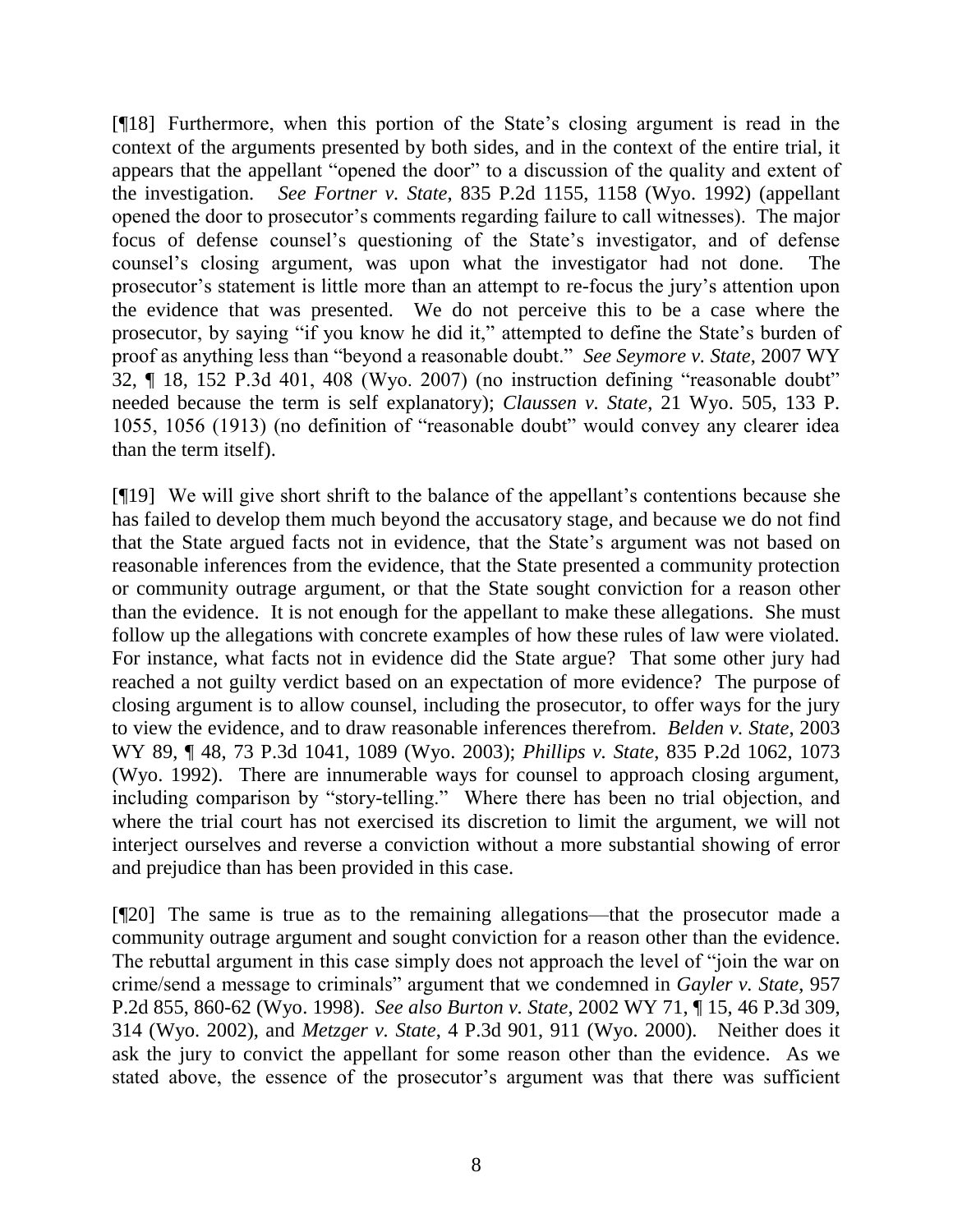evidence for the jury to convict the appellant, and the jury should not acquit just because there might have been additional evidence that could have been presented.

# **CONCLUSION**

[¶21] The uncharged misconduct evidence admitted in this case was subjected to appropriate pre-trial analysis, was admitted for proper purposes, and has not been shown to have been more unfairly prejudicial than probative. The prosecutor was not guilty of prosecutorial misconduct either in proffering the uncharged misconduct evidence, or in giving its rebuttal argument.

[¶22] We affirm.